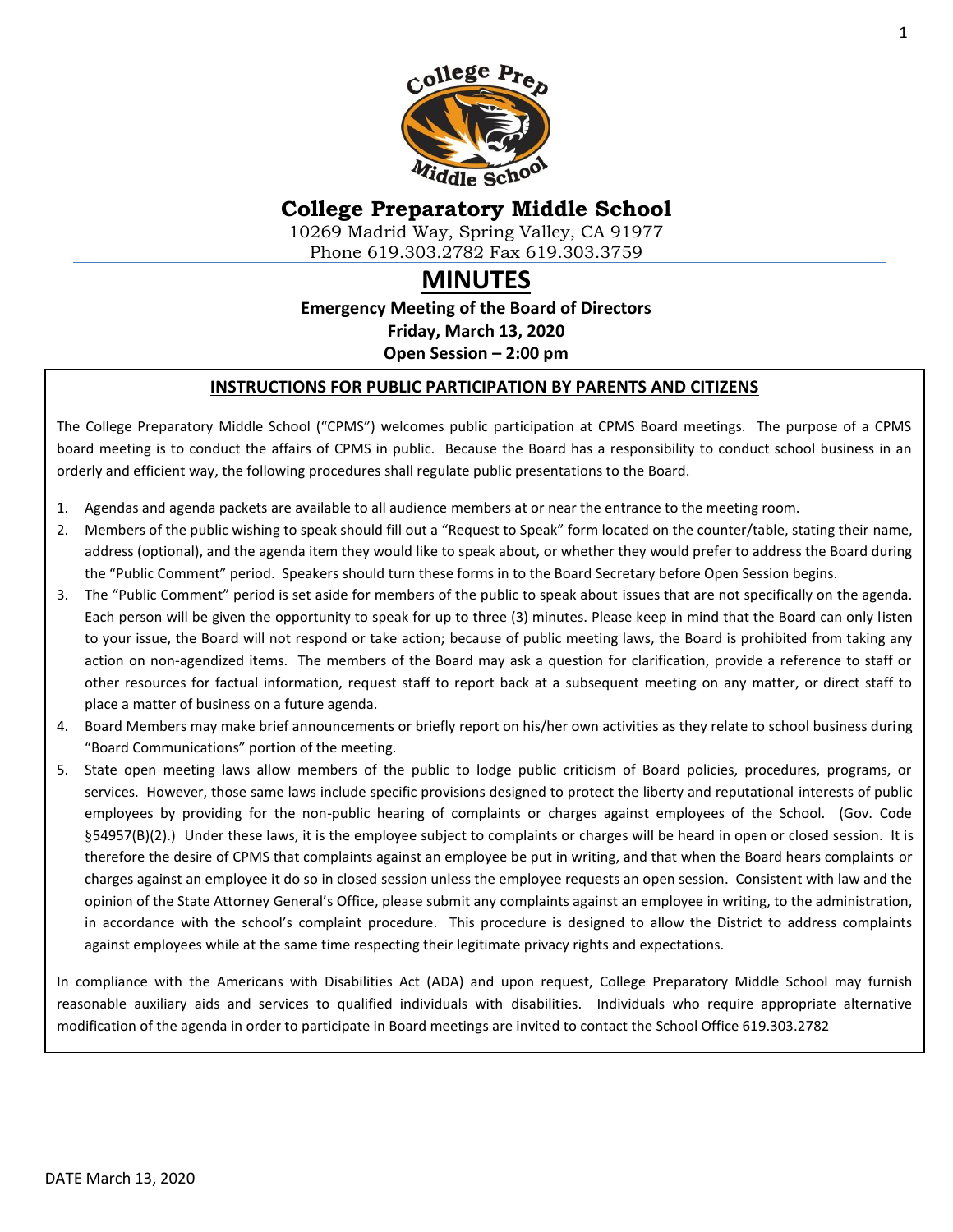## **I. PRELIMINARY**

#### **A. Call to Order**

The meeting was called to order by President Meitchik at 2:01 p.m.

### **B. Roll Call**

|                | Present | Absent | Arrived Late | Departed Early |
|----------------|---------|--------|--------------|----------------|
| Corey Meitchik |         |        |              |                |
| Alex Brizolis  |         |        |              |                |
| Lisa Dietrich  |         |        |              |                |
| Kathy Kinsella |         |        |              |                |
| Garth Hebbler  |         |        |              |                |

## **II. INFORMATIONAL/ACTION ITEMS**

#### **A. FINANCIAL AND BUSINESS**

1. Motion that an emergency situation exists in accordance with Government Code section 54956.5 as determined by a majority of the members of the Board of Directors. An emergency is defined as a work stoppage, crippling activity, or other activity that severely impairs public health, safety, or both.

*Recognizing Existence of Emergency Conditions.* 

Motion by: Corey Meitchik Seconded by: Lisa Dietrich Vote:

|                | Yes/Aye | No/Nay | Abstain |
|----------------|---------|--------|---------|
| Corey Meitchik |         |        |         |
| Alex Brizolis  |         |        |         |
| Lisa Dietrich  |         |        |         |
| Kathy Kinsella |         |        |         |
| Garth Hebbler  | x       |        |         |